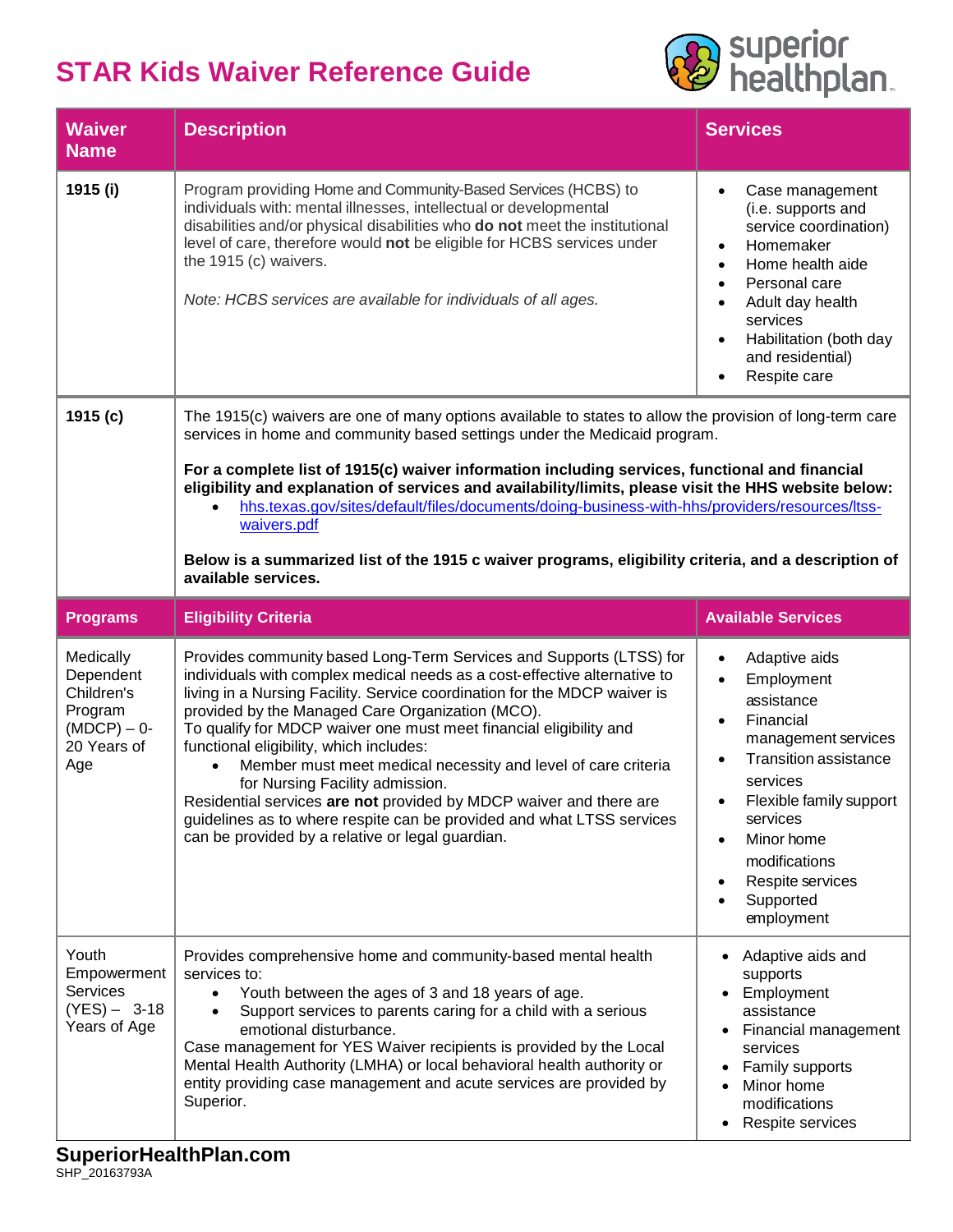|                                                                                       | To qualify for YES waiver one must meet financial eligibility and<br>functional eligibility including:<br>Member must meet medical necessity and level of care criteria<br>for inpatient admission.<br>Residential services are not provided by YES waiver and there are<br>guidelines as to where respite can be provided and what LTSS services<br>can be provided by a relative or legal guardian.                                                                                                                                                                                                                                                                                                                                                                                                                                                          | • Supported<br>employment<br>Community living<br>supports<br>Specialized therapies-<br>art, music, pet therapy,<br>massage, recreational<br>therapy<br>Non-medical<br>transportation - to get<br>to a YES waiver<br>service appointment<br>Paraprofessional<br>services - coaching<br>and mentoring to help<br>the child build skills to<br>deal with stressful<br>situations<br>Support family based<br>alternatives - to help<br>the whole family learn<br>health interactions<br>Transition services - to<br>help with the cost<br>associated with a child<br>moving into their own<br>home<br>Animal-assisted<br>therapy<br><b>Nutritional Counseling</b> |
|---------------------------------------------------------------------------------------|----------------------------------------------------------------------------------------------------------------------------------------------------------------------------------------------------------------------------------------------------------------------------------------------------------------------------------------------------------------------------------------------------------------------------------------------------------------------------------------------------------------------------------------------------------------------------------------------------------------------------------------------------------------------------------------------------------------------------------------------------------------------------------------------------------------------------------------------------------------|---------------------------------------------------------------------------------------------------------------------------------------------------------------------------------------------------------------------------------------------------------------------------------------------------------------------------------------------------------------------------------------------------------------------------------------------------------------------------------------------------------------------------------------------------------------------------------------------------------------------------------------------------------------|
| Community<br>Living<br>Assistance<br>and Support<br>Services<br>(CLASS) - All<br>Ages | Provides home and community-based services to people with related<br>conditions as a cost-effective alternative to placement in an Intermediate<br>Care Facility for Individuals with an Intellectual Disability (ICF-IID) or a<br>related condition. CLASS waiver is managed by a contracted case<br>management agency and a Direct Service Agency (DSA) that provides<br>the LTSS and acute services are provided by the MCO.<br>To qualify for the CLASS waiver one must meet financial eligibility and<br>functional eligibility including:<br>(1) Primary diagnosis of a related condition.<br>(2) Moderate to extreme deficits in adaptive behavior.<br>Residential services are not provided by CLASS waiver and there are<br>guidelines as to where respite can be provided and what LTSS services<br>can be provided by a relative or legal guardian. | Adaptive aids and<br>$\bullet$<br>medical supplies<br>Behavioral support<br>Case management<br>Cognitive<br>$\bullet$<br>rehabilitative therapy<br>Continued family<br>services<br>Dental and dental<br>sedation<br><b>Dietary Services</b><br>Employment<br>$\bullet$<br>assistance<br>Habilitation<br>$\bullet$<br>Minor home<br>modifications<br>Nursing services<br>Occupational therapy<br>Physical therapy<br>Pre-vocational<br>habilitation<br>Respite care<br>Specialized therapies<br>(auditory<br>enhancement/auditory<br>integration training,<br>dietary, therapeutic<br>horseback riding,<br>massage,                                            |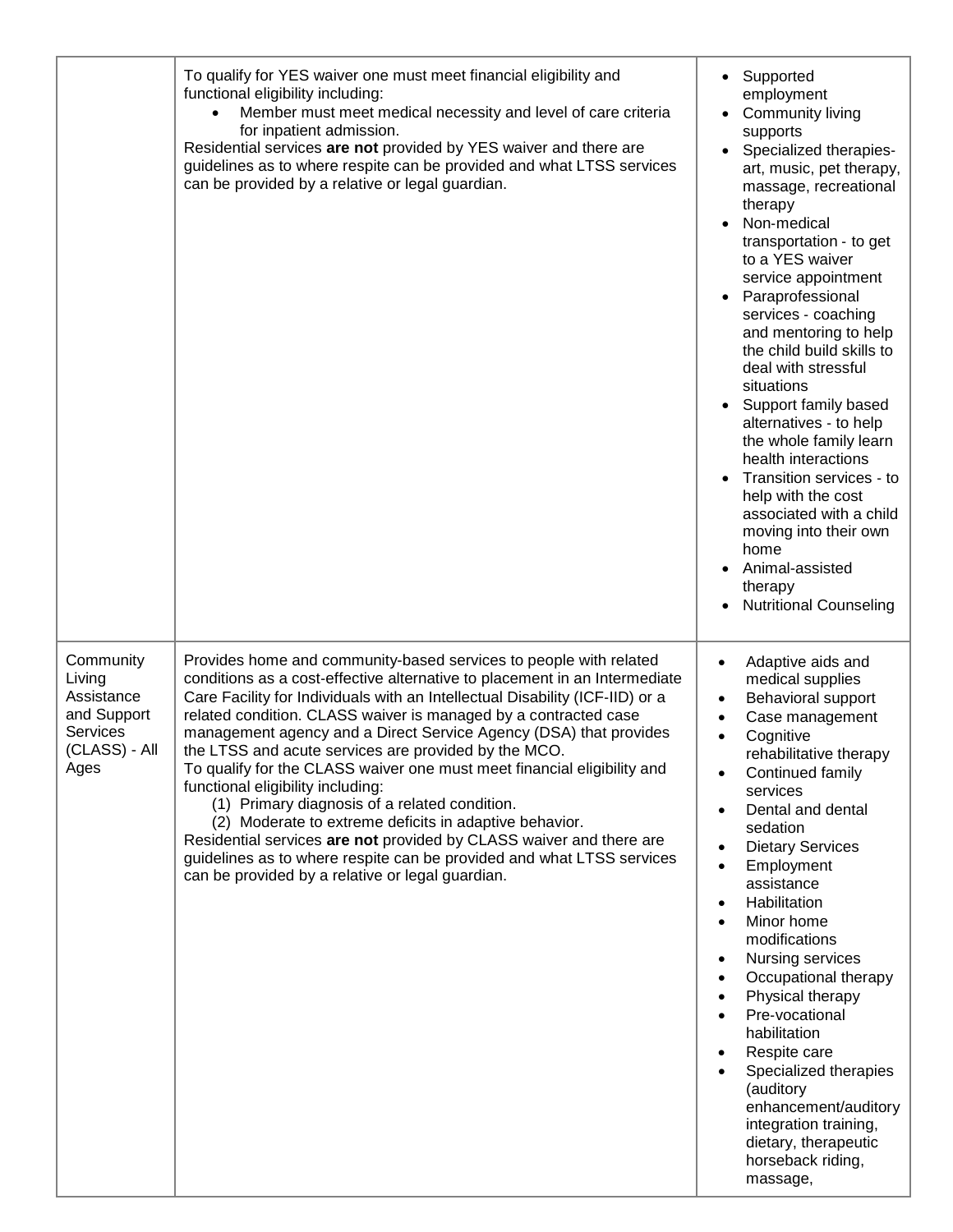|                                                                             |                                                                                                                                                                                                                                                                                                                                                                                                                                                                                                                                                                                                                                                                                                                                                                                                                                                                                                                                                                          | recreational, music,<br>aquatic and hippo<br>therapies)<br>Speech and language<br>pathology<br>Supported<br>employment<br>Support family<br>services<br><b>Transition assistance</b><br>services                                                                                                                                                                                                                                                                                                                                                                                                                                                                                                                                                                                                                                                                  |
|-----------------------------------------------------------------------------|--------------------------------------------------------------------------------------------------------------------------------------------------------------------------------------------------------------------------------------------------------------------------------------------------------------------------------------------------------------------------------------------------------------------------------------------------------------------------------------------------------------------------------------------------------------------------------------------------------------------------------------------------------------------------------------------------------------------------------------------------------------------------------------------------------------------------------------------------------------------------------------------------------------------------------------------------------------------------|-------------------------------------------------------------------------------------------------------------------------------------------------------------------------------------------------------------------------------------------------------------------------------------------------------------------------------------------------------------------------------------------------------------------------------------------------------------------------------------------------------------------------------------------------------------------------------------------------------------------------------------------------------------------------------------------------------------------------------------------------------------------------------------------------------------------------------------------------------------------|
| Deaf Blind<br>with Multiple<br><b>Disabilities</b><br>(DBMD) – All<br>Ages  | Centers for Medicare & Medicaid Services (CMS) authorized program<br>providing community-based services and supports to an eligible<br>individual and an alternative to the Intermediate Care Facilities (ICF)<br>program. DBMD waiver is managed by a contracted case management<br>agency and a DSA that provides the LTSS and acute services are<br>provided by MCO.<br>To qualify for the DBMD waiver one must meet financial eligibility and<br>functional eligibility including:<br>(1) Primary diagnosis of a related condition.<br>(2) Moderate to extreme deficits in adaptive behavior.<br>(3) Be an individual with deafblindness or function as a person with<br>deafblindness.<br>(4) Have an additional disability that impairs independent<br>functioning.<br>Residential services are provided by DBMD waiver and there are<br>guidelines as to where respite can be provided and what LTSS services<br>can be provided by a relative or legal guardian. | Adaptive aids and<br>$\bullet$<br>medical supplies<br>Assisted living<br>$\bullet$<br>(licensed up to six<br>beds)<br>Audiology<br>$\bullet$<br>Behavior support<br>$\bullet$<br>services<br>Case management<br>٠<br>Chore provider<br>$\bullet$<br>Dental treatment<br>$\bullet$<br>Dietary services<br>$\bullet$<br>Employment<br>$\bullet$<br>assistance<br>Environmental<br>$\bullet$<br>accessibility<br>Intervener<br>$\bullet$<br>Minor home<br>$\bullet$<br>modification<br>Nursing services<br>$\bullet$<br>Occupational therapy<br>$\bullet$<br>Orientation and<br>$\bullet$<br>mobility<br>Physical therapy<br>Prescription drugs, if<br>not covered through<br>Medicare<br>Residential<br>$\bullet$<br>habilitation<br>Respite care<br>Speech, hearing and<br>language therapy<br>Supported<br>employment<br><b>Transition assistance</b><br>services |
| Home and<br>Community-<br>based<br><b>Services</b><br>$(HCS) - All$<br>Ages | Program providing individuals with mental illnesses, intellectual or<br>developmental disabilities and/or physical disabilities who meet the<br>institutional level of care and receive long-term care services in their own<br>home or community. Service coordination for the HSC waiver is provided<br>by the Local Intellectual and Developmental Authority (LIDDA) and acute<br>services are provided by the MCO.<br>To qualify for the HCS waiver one must meet financial eligibility and<br>functional eligibility including:<br>(1) Full scale IQ of 69 or below; or full scale IQ of 75 or below and a<br>primary diagnosis of a related condition.<br>(2) Mild to extreme deficits in adaptive behavior.<br>-OR-                                                                                                                                                                                                                                               | Habilitation (both day<br>٠<br>and residential)<br><b>Behavioral Support</b><br>$\bullet$<br>Services<br><b>Adaptive Aids</b><br>٠<br>Audiology<br>٠<br>Cognitive<br><b>Rehabilitation Therapy</b><br>(CRT)<br>Dental<br><b>Dietary Services</b><br>Employment                                                                                                                                                                                                                                                                                                                                                                                                                                                                                                                                                                                                    |